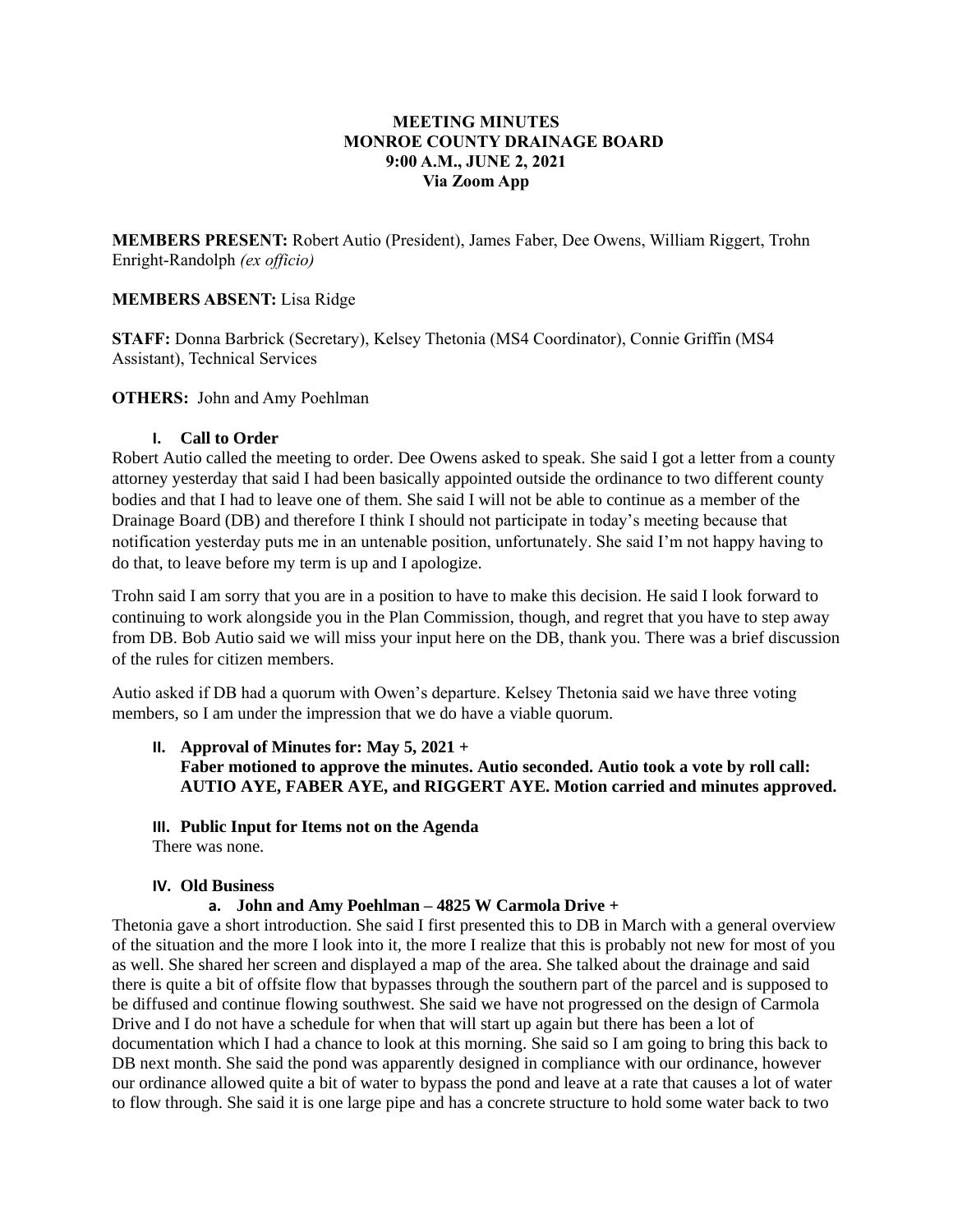orifices but as soon as the water overtops, it overflows and that is something that we can discuss. She said typically we do not do any work on private property; these ponds are the responsibility of the owner/developer and they are supposed to maintain them to function as originally designed. She said the problem here is the design itself seems to be an issue. She said when Terry Quillman (former MS4 Coordinator) was there, he decided not to take any action on this specific pond because he thought it would make the county liable for it. She said I do not know of any other better way around it, other than to contact the developer/owner and sign a new agreement if the county were to help redesign the pond. She said with Carmola Drive redesign project, if we work to help with the redesign of it, I would like to get a new commitment from the property owner to maintain as designed. She said this is all hypothetical; I'm not sure what is feasible, but in general, I would recommend something along those lines. She said I have the DB minutes from when this was originally discussed. She said there was some discussion of doing water quality monitoring to make sure that the pond was adequately holding back and allowing the sediment to settle. She said you can see there is a berm that has this concrete box structure with two orifices and then a 30-inch pipe, as well as another 12-inch pipe as the outlet for it. She said there was another string of emails from the past (almost) twenty years now, discussing when it was built, issues during construction and issues since, whether the pond was completely finished and how it's actually functioning and affecting their property.

Thetonia said that is my understanding of it and I will send this documentation. She asked if anyone had any questions or comments before we ask Mr. Poehlman to speak on this. Autio asked about a developer or Homeowner's Association (HOA) that is still involved in this. Thetonia said I have not been in contact with the developer or the HOA. She said there should be some responsible part according to the recorded agreement when this was created.

Trohn said I'm encouraged by the idea of trying to help figure out how to deal with certain drainage issues. He said this is kind of within the Jack's Defeat Creek drainage basin, which is one of our critical drainage ways. He talked about other property owners across the county that have the same issue or could probably use some assistance. Thetonia said yes, this is just one out of hundreds of ponds in the county. She said this is really the only pond that is occurring around one of our large capital projects so that is what has really spurred this, because we will be looking for proper outlets for the drainage from Carmola Drive and this pond happens to be right in the flow path.

Autio asked if the Poehlmans would like to provide their input. John Poehlman spoke. He said it did come up because of the proposed improvements to Carmola Drive and our concern was adding more hard surface, that we'd have even more water flowing onto our property so that is what got us back to our original problem. He said the structure does not appear to be built per the approved design that we received somewhere between 2005 and 2010. He said we have been contacting the county about that continuously over the past 16 years. He said the structure is failing, the underpinnings are washing away and we have received parts of the structure in our pond as well as from debris in the neighborhood flowing through.

Thetonia said thank you for being here this morning. Poehlman said I can't tell you how grateful we are to have somebody listening, for a change.

Trohn said I have one more comment. He said I think it is fantastic coupling these projects with county road improvement projects sand addressing existing concerns. He said maybe this is a way that we can help property owners with their issues when it impacts our right of way or it is going through one of our improvement projects. He said I hope that we can do this more frequently with all of our improvement projects and look at how we can build out the roads and improve drainage. He said I think that is one reason I wrote that letter of recommendation to the county commissioners and county council when the Highway department was going through their restructuring and Lisa Ridge was more in a position to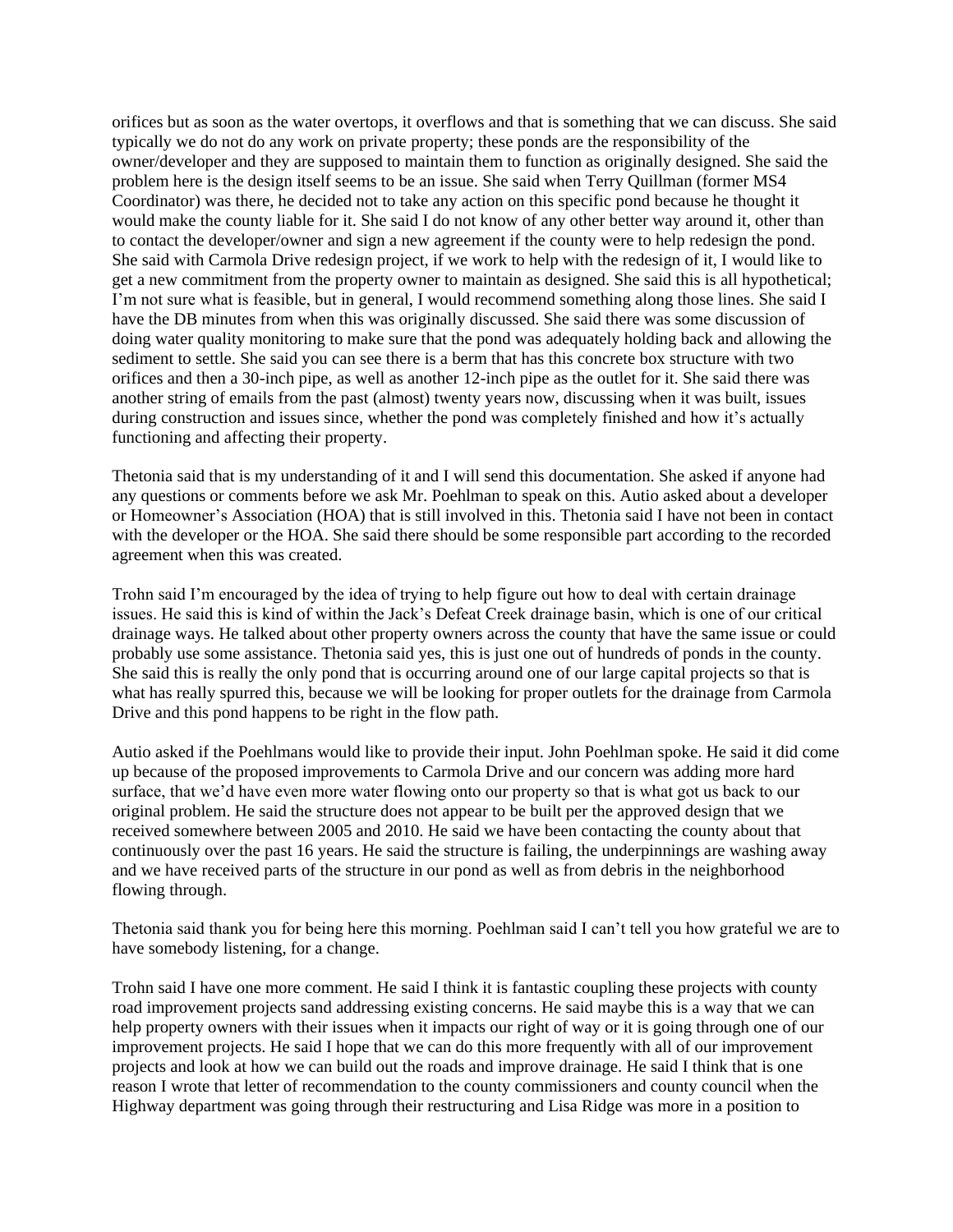bring the department and stormwater together where we could complement each other so this makes me very pleased to see a project like this. He said thank you for bringing this and I hope we can strive to assist other people if the scenario is similar to this.

Autio said Mr. Poehlman I don't know if we are going to have an answer for you today but I'm going to suggest to Kelsey to reach out to the developer/HOA about these concerns if they are not already aware. He said I'm assuming you'll be coordinating with whatever design is going to be developed for Carmola Drive and see if there is a solution in there someplace. He said if there is anything else you think DB could be doing, let us know. Faber asked if the developer is still around. Thetonia said she would do research and let DB know. Faber asked what responsibility DB has for approving this particular development. Thetonia said the DB approves the preliminary plans for this and the DB, in general, can provide any comments or design recommendations, things like that. She said the only documentation from the meeting was approval of the preliminary plan. She said I do not think the final plans were brought to DB, as far as I can tell.

Amy Poehlman spoke. She said I think what my husband was going to add was when you have chance to review the plans, check to make sure that it was built according to that plan because we think it looks like it was not. Autio said thank you and I'm sure we'll investigate further.

## **II. New Business**

## a. **Stormwater Management Ordinance Presentation** +

Thetonia had a presentation for DB discussing new stormwater management ordinances with more stringent requirements for new detention/retention ponds. She said the county is hiring a stormwater inspector to inspect newly installed stormwater infrastructure in the county. She said I wanted to let everyone know that we are moving in the right direction with our program. She said Todd (Stevenson) and Terry (Quillman) did amazing work getting us set up to be where we are today.

She said I sent a draft yesterday morning. She said I have been working with Dave Schilling on some updates. She said the form has not changed much since Terry left except for the Karst Chapter. She said I have added some things and modified quite a bit but the form of it is still the same. She said I am still working through the technical standards. She said Terry did a very thorough review before he left comparing our current standards to the proposed new ones. She said I want to run through the ordinance with you all, where it currently stands. She said as far as a timeline goes, I will also present this to the Stormwater Management Board next week. She said I also heard from our IDEM MS4 contact that they hope to have the new state general permits released at beginning of July. She said the new State permits will require us to update our ordinances so it would be reasonable to wait a few more weeks because we want to make sure that our proposed ordinance will meet the new requirements. She said I hope to have this all wrapped at the beginning of July and I will bring it to the Commissioners for final approval. She said in the meantime, I will be working on the Technical Standards and sending those to all of our local engineers, architects and surveyors so that they are aware of this and may provide feedback. She said the general premise of the program is not changing but we are going to be introducing more stringent standards and more detail on how we are defining things.

Thetonia continued with a presentation including the background of the program. She said Terry Quillman began the process of overhauling Chapter 761 in 2018, contracting Christopher Burke (CB). She said the new ordinance would have eight chapters and talked about the main highlights. She said Chapter 1 was Applicability and Exemptions. She said Chapter Two is our Illicit Discharge ordinance. She said there are requirements for reporting spills within 24 hours and providing information within a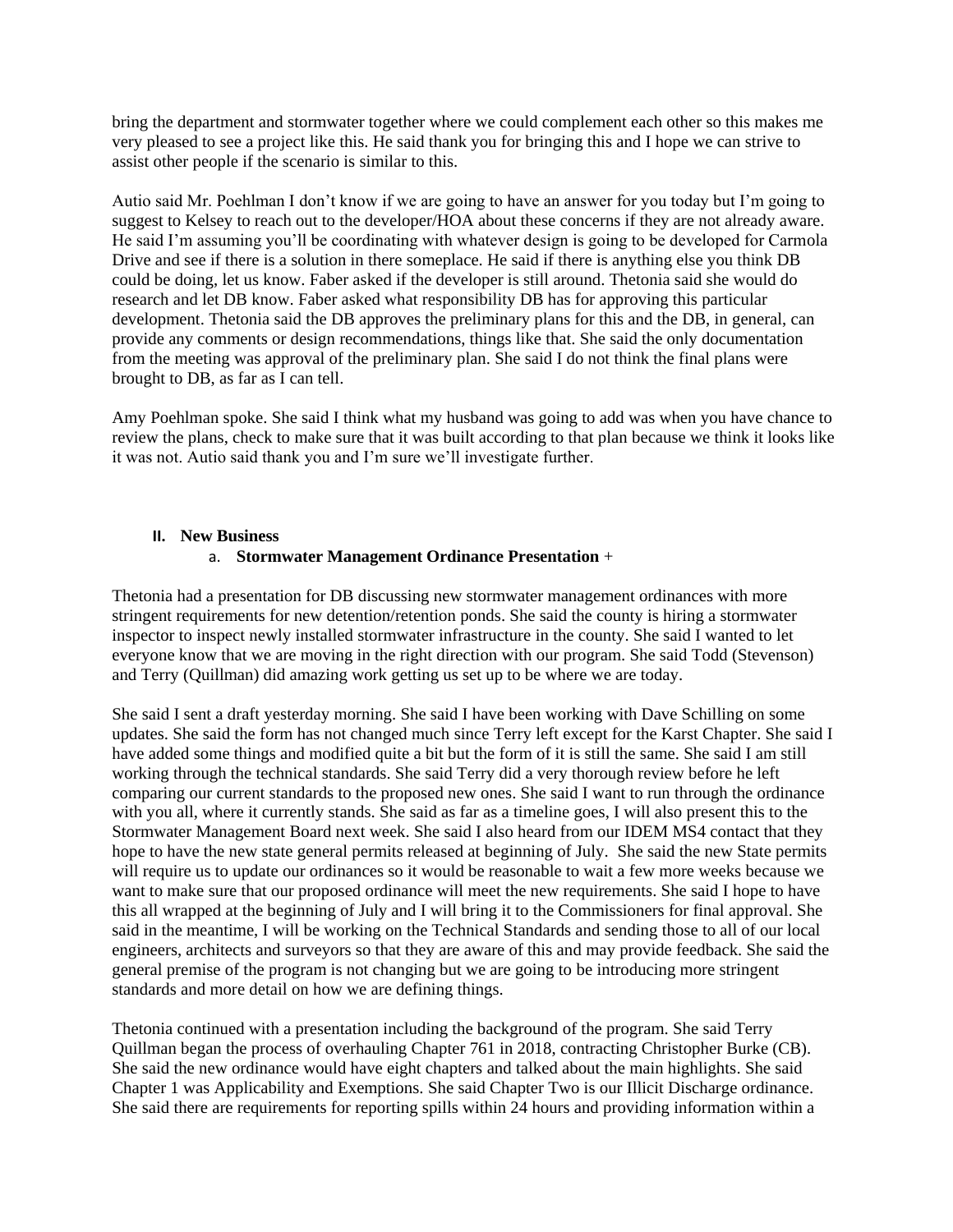reasonable time. She talked about spill response procedures. She said another important change is the ability for MS4 staff to access private property in order to perform an investigation if we think there is a hazard to public health, safety or for environmental reasons. She said I want the public to know that we do not have free reign of everyone's properties, if we need to get a search warrant, we will do that, but in general, it would be within reason to access private property and always trying to contact the property owner first. She said Chapter 3 was Stormwater Quantity Management.

She said the big change with the setup of this ordinance is that all of our design criteria will be located in the Technical Standards manual. She said the standards might be something that the Drainage Board can update with the best available information without having to do a full ordinance revision through the commissioners. She said to me this is a great tool for us to be able to tailor our design standards to the needs of the county and the needs of the DB and what types of developments are coming in. She said the ordinance states that new developments will have to follow those guidelines in that manual and it is referenced in there.

Jim Faber had a question about getting on the property to check stormwater quantity. Thetonia said if there is a drainage easement present and there is an issue that is significantly threatening public safety, the county should have the ability to access private property and then bill the property owner for any work done if the property owner is responsible for it. She said that is standard drainage easement language. She said I do not want to get in the habit of doing that mostly because it can be very costly for the county in legal issues with having to bill a property owner for work the county did. She said to me that is for an emergency if we need to protect public safety. She said the standards for general drainage easement is that the property owners can be responsible for not blocking the flow of water, keeping it clear of trash and other things that can cause water pollution.

Thetonia said a big change I want to point out is that berms must be stabilized within 24 hours of installation and emergency swales still need to be installed within 24 hours of installation of a pond, as well. She said that the stabilization part is new and would be a requirement of the new State permits.

She said Chapter Four is our Pollution Prevention for active construction sites. She said this is mostly meeting our Rule 5 requirements. She said the new state requirements will be more stringent and I will update this to include all of those new requirements once they are out. She said our local contractors have already seen presentations on these proposals so it should not be too new for them.

Trohn said I have several questions. He asked does this help with HOA responsibilities. Thetonia said we can talk about the stormwater inspector position at the end and where they fit in. She said the state has a completely new language for the post-construction program and their new permit will require us to inspect privately owned ponds once every five years. She said it is my plan to have a new postconstruction inspection program where we are implementing those manuals. She said hopefully in the coming months I will have more updates for you on that.

Autio asked if the DB is supposed to approve this new ordinance. Thetonia said the DB does not need to formally approve the ordinance. She said Dave Schilling said that the only approval required is from the county commissioners, so you can make a motion to provide a recommendation to them if you would like to do that. She said I did not require anything today since this is not finished right now and I want to wait another month to see the new State permit requirements. She said this would not require a public hearing. She said the ordinance would obviously affect the functioning of the DB and everything that you are approving. Autio asked about reviewing the technical standards manual. Thetonia said I need to do more work on it but it would be sent to local engineers to make sure we have everyone's input.

Thetonia talked about post-construction stormwater quality being more stringent. She said Chapter Six is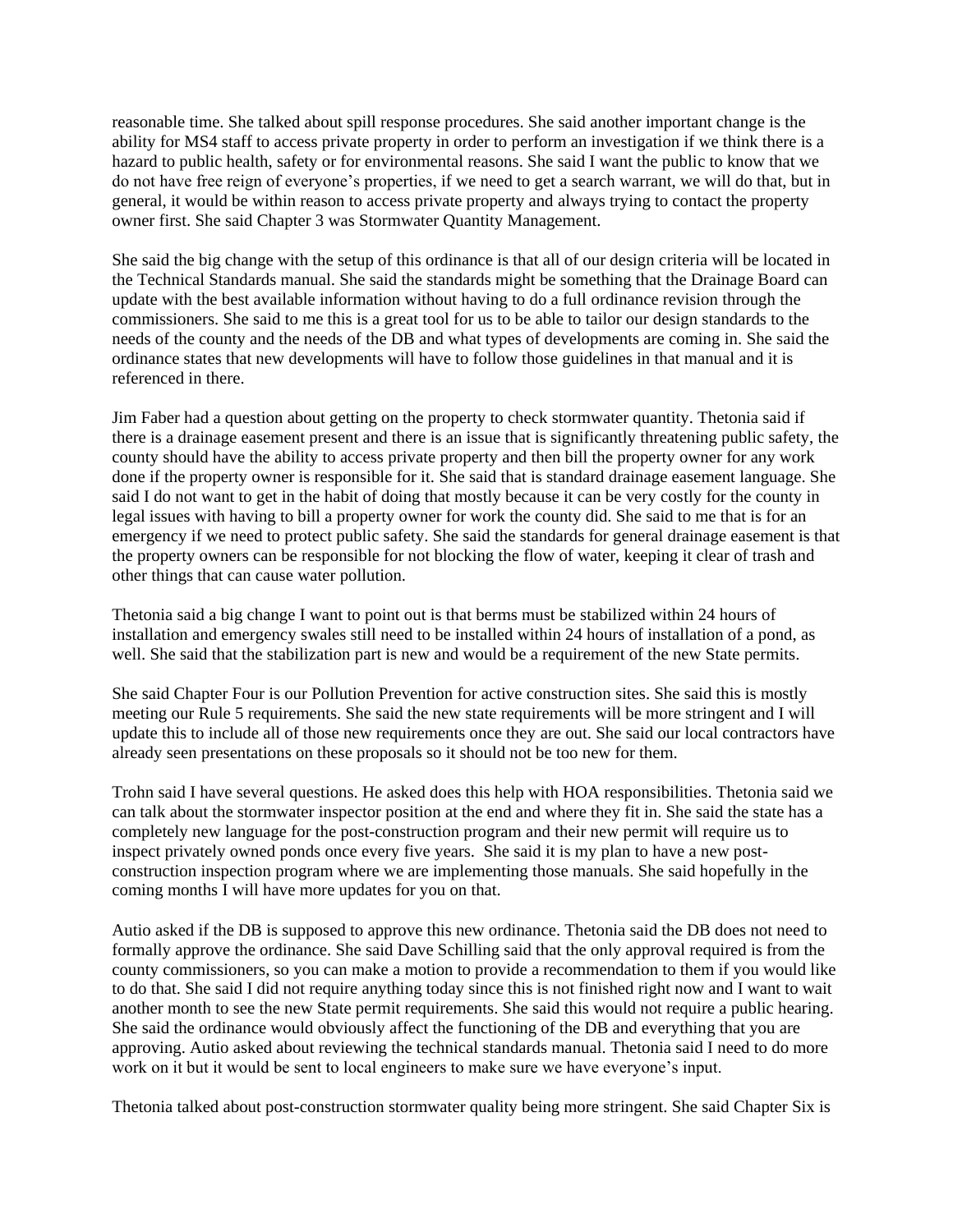the Karst Chapter and it has changed quite a bit from the current ordinance. She talked about sinkhole conservancy areas increasing to 50 feet around the largest close contour. She said each area would require an easement so if a sinkhole is plugged for whatever reason, there is an easement sinkhole can have a way to drain. She talked about requiring a sinkhole inventory or evaluation for new projects and prohibiting post-construction impervious surface to drain directly into a sinkhole without treatment first. She said it is going to be tricky to manage all the development of karst areas. She talked about controlling inflow rates to sinkholes. She talked about a new policy for how to handle the emergence of a new sinkhole on a construction site. She said there would be requirements to immediately protect the area with erosion control and sediment control measures, then perform a new sinkhole evaluation with a professional engineer/geologist, and have a plan to either plug it or protect it, depending on the project needs.

Trohn had a question about penalties for filling in a sinkhole. Thetonia said that is something that Connie Griffin and I have been working on. She said we can issue a stop-work order. She said as far as retroactive finds, the Legal department would need to decide about going to court. She said in my opinion it would be useful for the MS4s to be able to issue fines, and being able to act quickly on enforcement would let the owner know that these things are important. She said a notice of violation is just one part of the documentation and progressive enforcement. She said fines might be the last resort. Trohn said it is a tough one. He asked if we find something after the fact, could we flag the developer and somehow be able to use that as a discretionary measure for future developments. Thetonia said I'd like to mention I have started coming up with the fee schedule for inspections. She said regular inspections would not be charged but if we need to do re-inspections for compliance issues, then that would start accruing some charges, also a hefty inspection fee for restarting construction after being issued a stop work order so if you need to come on site to look at all the corrective actions that need to be remedied, coming back on site there would be another inspection fee. She said the other thing is Connie is interested in coming up with a better contract or training program for the county and maybe some kind of certification program. She said that is a lot of work and we would need a dedicated person to look at active construction sites and training contractors, but that is a potential solution. Trohn asked a question about holding a developer accountable for not being compliant perhaps having to go through a certification program in order to do another development in the county. He said my main goal is to hold someone accountable even if it's 20 years down the road, the property has been sold and now it is a burden on a property owner.

Thetonia said I think the main lesson is education, so that people know what we expect. She said I do not want to hold permits hostage. She said really it is about education and that should be the first goal before we start looking into fines or things like that. Bill Riggert said I know when we do work on private facilities like GM they make you watch a video so you can understand what the expectations are. He said perhaps we could have a video that contractors have to watch and that might be a method of training. He said also just to comment on sinkholes, sinkholes can surface or evolve over time and to find one and then hold someone responsible for something that may have evolved afterwards, that might be a challenge. He said you have great intentions but one could pop up later on that no one would have ever even known about so we would have to be careful, I would think, to use that to make an accusation or something unless we could definitely document it somehow. He asked how did we arrive at a 50-foot setback from the last close contours. Thetonia said Terry Quillman and others discussed creating one standard buffer for a sinkhole and they went with the more stringent one. There was a discussion of the City's ordinance and compound sinkholes.

Thetonia said she would like to discuss the stormwater permit. She said anything that would trigger a stormwater review would require us to do a permit and with the OpenGov plan review software, now it is not going to be a burdensome amount of paperwork. She said it is going to be another step in that software and I will work with the Planning department to get a stormwater review process set up so that it will be easy and it will not be redundant with other steps in the permitting process. She said I wanted to run this by you all, you can look at this more and think about it. She said the way that the ordinance is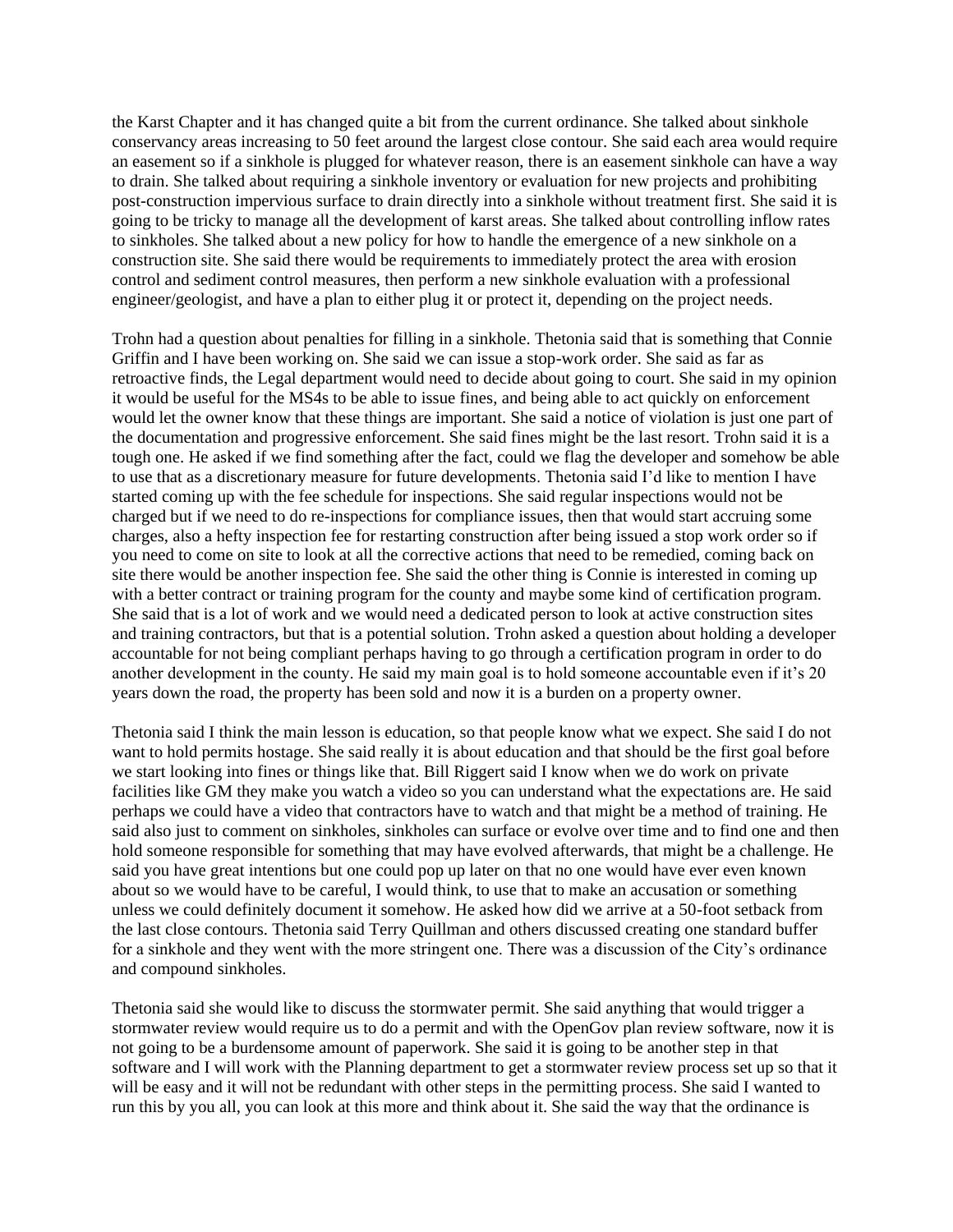currently set up requires a preliminary drainage plan approval from DB but I wanted to make sure, do we want to put in the ordinance that the DB also needs to require approval of the final drainage plans, because that is one thing I saw was missing from this. She said I know there are instances where things can change or new information comes up.

Trohn said I would think that would complement the new inspector's role by being able to re-look at it. Riggert asked could they be in some instances done at staff level if they are not too involved. He said I really want input from the DB. Autio said I like the option of completing a staff review but then it being brought to us if there are further questions. There was a discussion of staff review and final approval by DB.

Thetonia said I have been telling as many people as I can that we will be requiring as-built documentation when projects are closed out. She showed a flowchart describing the permitting process. She said I will update this to make sure all the language is consistent between the ordinance and this table. She asked if there were any further comments on the ordinance or other things to incorporate into it. Trohn said you mentioned surveyors; you could bring this to the Surveyor Review Board and they would very much appreciate having the opportunity to provide comments. He asked about getting a red line copy also adding notes at the bottom explaining how things have changed. He asked about public safety measures that Thetonia had mentioned. Thetonia said public safety regarding specifically flooding; mostly we want to make sure that we are designing responsibly and not putting people in danger when they go to build a new house.

Autio said I thought the State had passed some legislation about removing protections from wetlands; is that impacting the local ordinance at all. Thetonia said we still have the intent to protect sensitive areas. She said what we have been doing on large projects is to require wetland delineation. She said that would not necessarily determine jurisdictionality. She said that definition is going to be changing whether it is state or federal jurisdiction but if they delineate something that county can choose to say you need to protect this. She said the county has the responsibility to try to make those decisions. She said I will look through the technical standards to make sure there isn't already something in there but I just want to let you know that is how we have been handling it, by requiring a wetland delineation for the larger projects. She said floodplains, riparian buffers, and all that are already required, so that helps and then, many times, you will find some lower areas of karst that may be protected as a sinkhole.

# **V. Staff Reports**

Thetonia said I just want to take a couple minutes to give a couple other updates before the meeting ends. She said we have hired a new stormwater inspector (Erica Pena) and she will be starting on June 14. She said Erica will be helping to create the inventory of all the county and privately owned ponds and other post-construction measures so we can start that five-year rotating inspection schedule. She said that is huge and I have been excited for that to happen; hopefully at our next DB meeting you can meet Erica.

Thetonia said, as we discussed earlier, Dee Owens will be stepping away from DB and I know Lisa Ridge has been pretty keen to step away as well. She said I do have one new application for a new drainage board member. She said her name is Ginger Davis and she currently works for the Indiana Geological Survey, is moving down here from Hamilton County, and has a great background with drainage and erosion control. She said her application is submitted to the commissioners. Owens said I am thrilled to hear that somebody with that expertise is coming in; that will help a lot. Autio said I know Ginger personally. He said we have been on the Indiana Water Resource Association together and I think she would be a great resource for DB.

Trohn mentioned House Bill 1437 that talks about electronic meetings. He said I think it is our due diligence to bring it up and then allow us to decide to adopt that or not. He said if things do change and